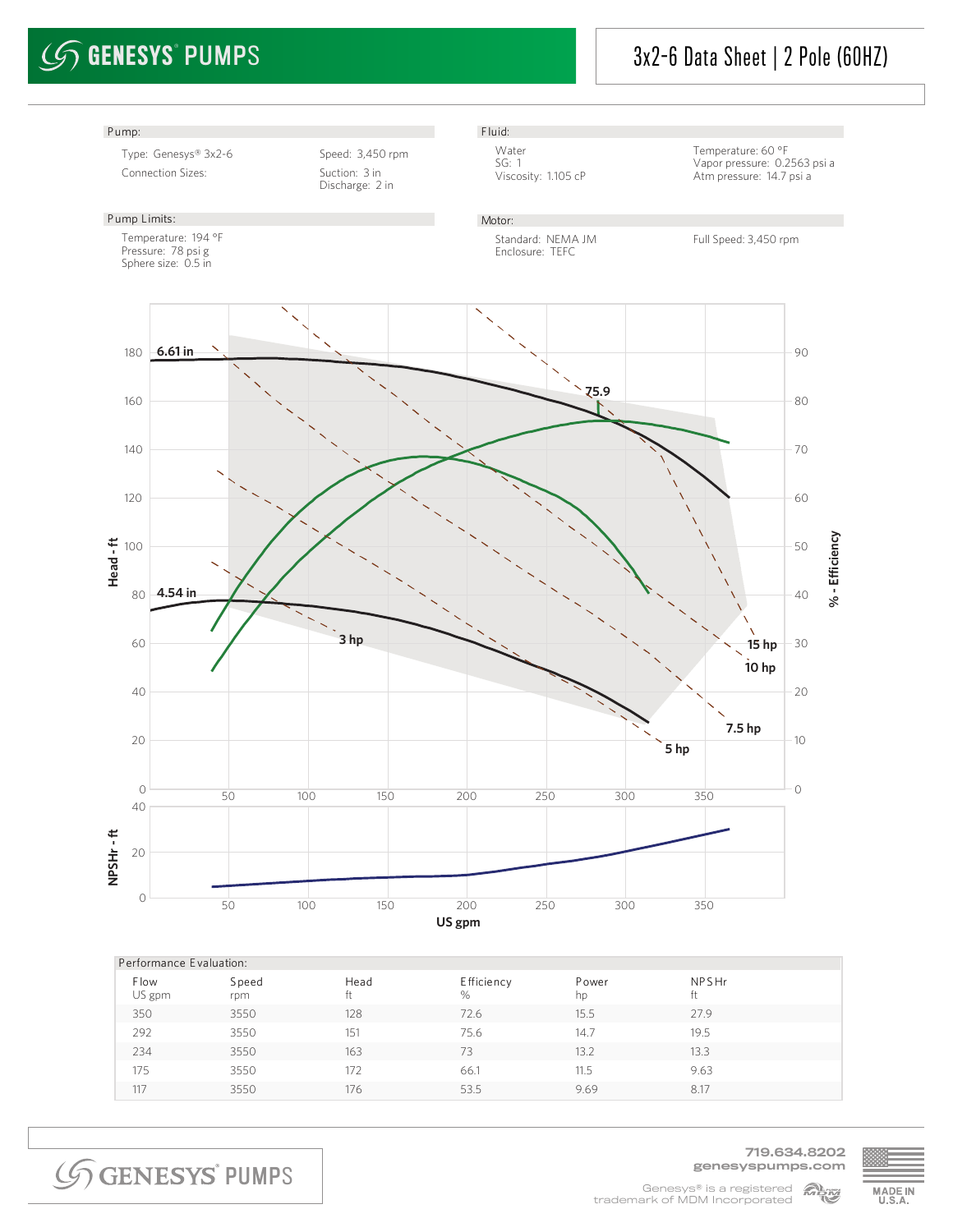# $\mathcal{G}$  GENESYS° PUMPS

### 3x2-6 Data Sheet | 4 Pole (60HZ)



| Performance Evaluation: |              |      |                  |             |       |  |  |  |  |
|-------------------------|--------------|------|------------------|-------------|-------|--|--|--|--|
| <b>Flow</b><br>US gpm   | Speed<br>rpm | Head | E fficiency<br>% | Power<br>hp | NPSHr |  |  |  |  |
| 253                     | 1750         | 12.1 | 35.9             | 2.09        | 11.6  |  |  |  |  |
| 211                     | 1750         | 24.6 | 64               | 2.04        | 8.71  |  |  |  |  |
| 169                     | 1750         | 32.8 | 73.8             | 1.89        | 7.51  |  |  |  |  |
| 127                     | 1750         | 38.4 | 74.2             | 1.65        | 7.13  |  |  |  |  |
| 84.4                    | 1750         | 41.8 | 64.9             | 1.36        | 6.16  |  |  |  |  |

**SGENESYS PUMPS** 

719.634.8202 genesyspumps.com